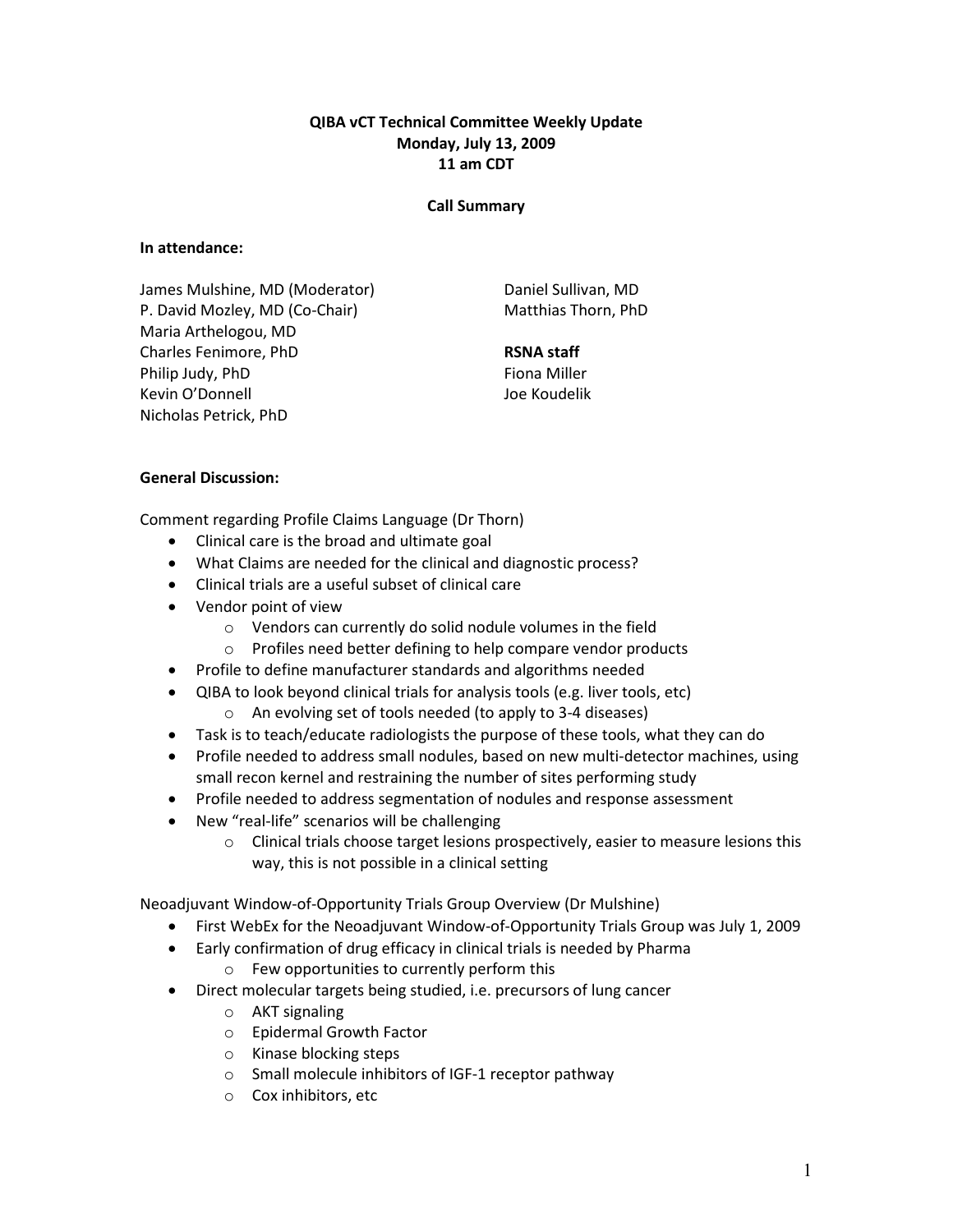Initial Proof-of-Concept Trial—GSK's Pazopanib Trial—reported at ASCO 2008

- 2-3 week-long experimental drug exposure in early stage lung cancer patients
- CT scans done pre- and post- resection
- Tissue analyzed for drug efficacy
	- $\circ$  e.g. GSK working on pre-clinical validation and has demonstrated a reduction in nodule volume visually; need to support this via molecular correlation
- QIBA to improve Best Practices around this trial structure

Pharma Perspective

- This is an opportunity to move into an un-crowded area with new-candidate pipeline drugs
	- o targeted therapies already developed in breast cancer
- QIBA to help define variance in the clinical setting
- Need better noise-to-signal understanding
- Clinical trial group ideally needed to push this trial design to apply to acquisition parameters and quality control measures

IASLC BOD Meeting in San Francisco (July 30-August 04, 09)

- Group composed of scientific, lung cancer faculty
- Chance for QIBA to engage the leadership in this area
- Drs Mulshine, McNitt-Gray and Mr Avila, Buckler and O'Donnell to attend this BOD meeting to review QIBA work progress

Collaborative Opportunity to host DICOM file collections with preliminary studies

- Need more professional involvement to move forward
- Tom Baer of the Optical Society of America (OSA) to be involved
	- o http://www.osa.org/aboutosa/default.aspx
- Optics Express could post a subset of QIBA data and/or link back to the NCIA for details o http://www.opticsinfobase.org/oe/Issue.cfm
- Proposed that QIBA data be posted to both OSA and NCIA for broad research access

Early vs. Late-Stage Disease

- Late-stage disease groundwork (e.g. vCT Groups 1A, 1B, 1C) seen as a near-term challenge for most existing trials
- Early-stage disease deals closer to imaging ground layer and a longer term challenge
- Characterization of noise is very interesting; more relevant in early-stage
- More imaging issues present in early-stage assessment; groundwork may raise issues beyond those seen with late-stage
- How much additional/new work will be needed?
- Utilize existing material and tighten up constraints on performance
- Focus on standardizing the vCT acquisition protocol
	- o Need to approximate optimal performance levels
	- o Compare phantom with real-world data
	- o Need to prove our concept